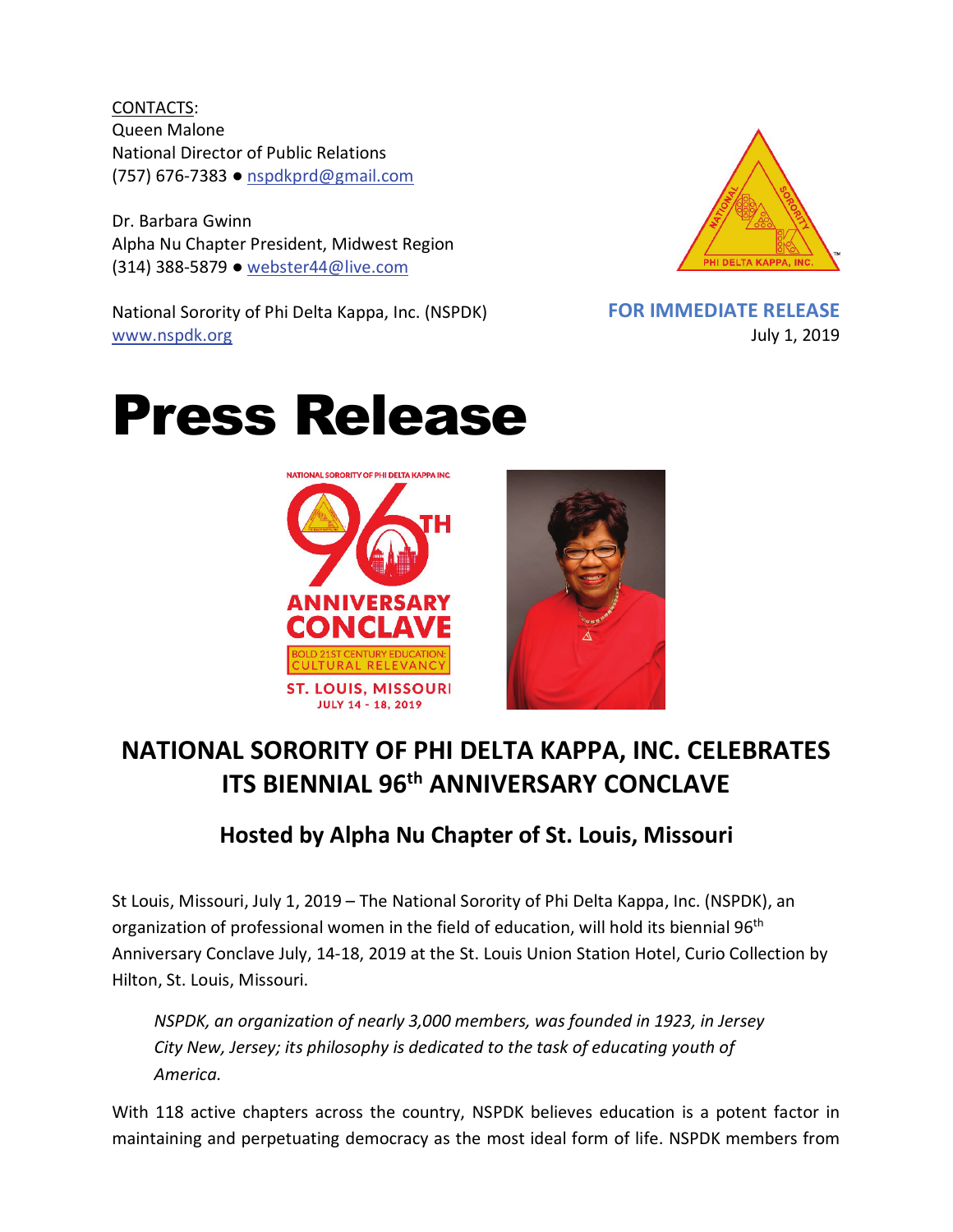five regions in the United States will join the National President, Dr. Etta F. Carter and the National Executive Council at the conference.

NSPDK's Biennial 96th Anniversary Conclave national coordinators are Dr. Carla F. Carter of the Southwest Region and Anita Totty of the Midwest Region. The local Alpha Nu Chapter, under the leadership of Chapter President, Dr. Barbara Gwinn, will host this event. Dr. Veola Martin and Dr. Cynthia Warren are local St. Louis Alpha Nu Chapter Coordinators.

National President Carter says, "This biennial conference promises to be one of intellectual and sororal enlightenment." Our theme – **"Bold 21st Century Education: Cultural Relevancy"**, will be reflected in the professional development sessions, workshops and cultural and social events throughout the conference."

The following events are open to the public: "Because We Care" Community Service, Public Meeting, An Evening with the Anthropos, Educational Workshops, Vital Issues Breakfast, Gala Night and the Calla Lily Awards Banquet. Details on each event are showcased below.

The major pre-conclave event, the "Because We Care" Community Service will be held on Saturday, July 13, 2019 from 1:30 p.m. to 3:30 p.m. and Health Fair from 1:30 p.m. to 6:00 p.m. This event includes the vendor from the Cancer Society. It will address breast cancer and prostate cancer; the Alzheimer's Research will present a skit about Alzheimer. Community Project recipients are Wilkerson Early Childhood Center and Madison Alternative School of the St. Louis Public Schools System, Dr. Kelvin Adam Superintendent.

The Public Meeting event will be held Sunday, July 14, 2019 at 3:00 p.m. This event will honor Rev. Dr. Carlton Caldwell of Galilee Baptist Church, Mr. James Clark, Community Outreach Director of Better Family Life, Mr. Martin Matthew of Matthews-Dickey Boys and Girls Club, Dr. Art McCoy, Superintendent of Jennings School District, and Dr. Dwuan Warmack, President of Harris-Stowe State University. Other honorees are Dr. Alice Roach, Dr. Billie Mayo, Bishop Elijah Hankerson III, and Soror Cynthia Warren.

An Evening with the Anthropos (Men in Our Lives) will be held on Sunday, July 14, 2019 from 7:00 p.m. to 10:00 p.m. (ticketed event). The evening will feature music by St. Louis Blues, the Love Jones Band and local St. Louis musicians.

Professional Development for Educators, a full day of workshops and presentations, will be held on Monday, July 15, 2019. Presenters will include internationally renowned educators in several areas of curriculum and instruction, especially literacy. The keynote presenter is DuEwa Frazier, poet, speaker and educator. She has been a featured speaker, panelist, and author at NCTE's College Composition and Communication and annual conference, TEDx Ritenour Road "Speak Out" and others.